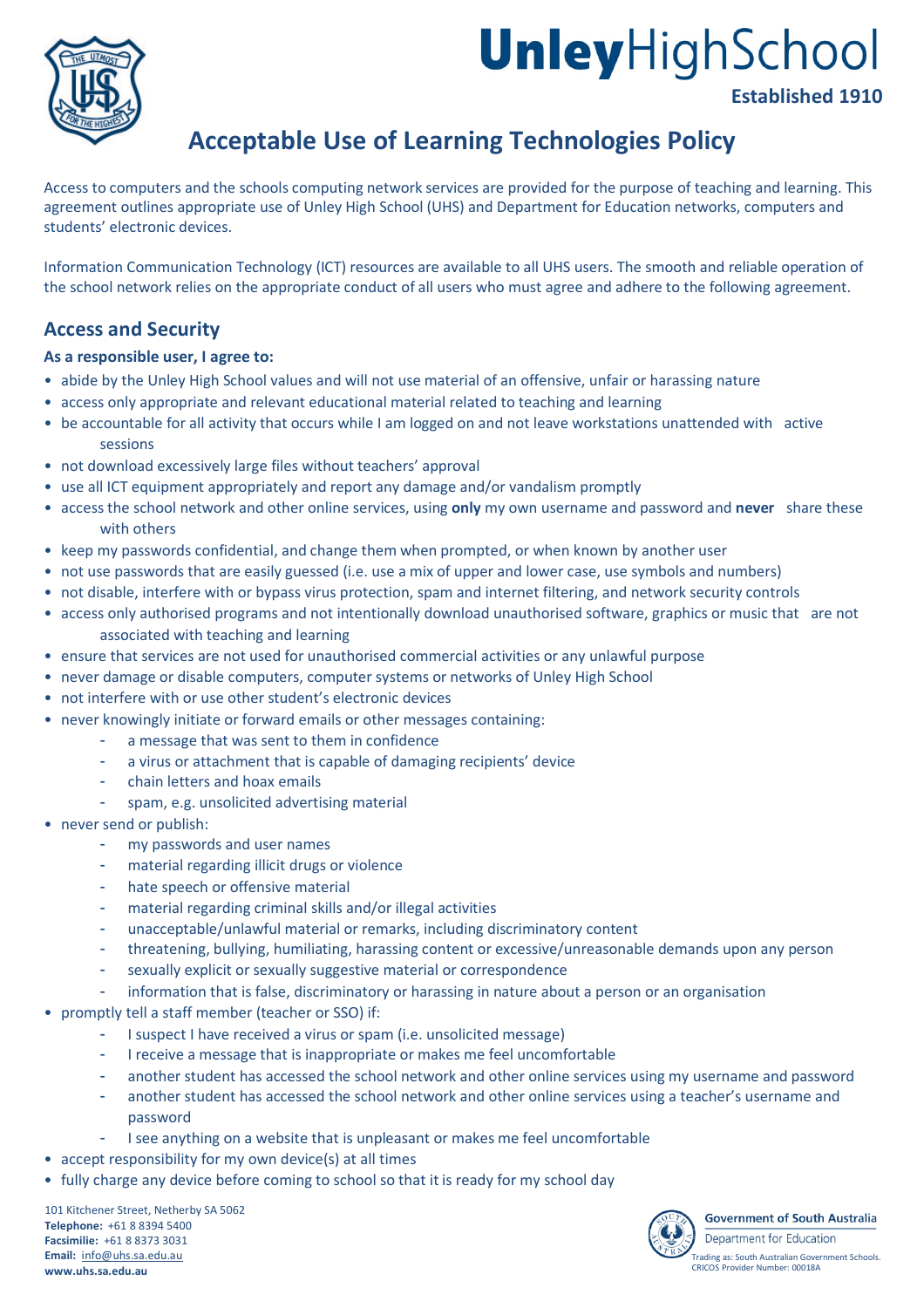- not bring any power chargers and cables from home for use at school
- maintain a regular independent backup of my own files
- follow school processes to connect any device to the school network

#### **I am aware that:**

- all use of internet and online communication services can be audited and traced to the network accounts of specific users
- there may be monitoring of my use of school ICT facilities, including what is recorded, and who has access to this information
- the school can, without notice, delete any material found in the school's own storage that is unauthorised, unlawful, obscene, excessive in volume or uncollected for an extended period of time

### **Privacy and Confidentiality**

#### **As a responsible user, I agree to:**

- not reveal personal information including names, addresses, photographs, credit card details and telephone numbers of myself or others
- ensure privacy and confidentiality is maintained by not disclosing or using any information in a way that is contrary to any individual's interests. This includes material that is demeaning.
- follow all school cyber-safety strategies, including seeking advice if another user seeks excessive personal information, asks to be telephoned, offers gifts by email or wants to meet a student
- take every precaution to protect school information from inadvertent or malicious public exposure
- not respond to messages, or bulletin boards items that are suggestive, obscene, belligerent, threatening or make me feel uncomfortable

### **Intellectual Property and Copyright**

#### **As a responsible user, I will:**

- not plagiarise information and I will observe appropriate copyright clearance, including acknowledging the author or source of any information used
- ensure that permission is gained before electronically publishing users' works or drawings
- always acknowledge the creator or author on any material published
- ensure any material published on the internet or intranet has the approval of the Principal or delegate and has appropriate copyright clearance
- ensure online learner management systems, for example Daymap, Google Classrooms, Moodle, LearnLink and Office 365, are only to be used in relation to delivering curriculum objectives, and will not be used to store sensitive or personal information
- School information must only be stored on school authorised devices. No school or information about another student should be stored on social networking or other external websites such as Google or Facebook

# **Misuse and Breaches of Acceptable Usage**

#### **Students need to be aware that:**

- they are held responsible for their actions while using internet and online communication services
- they are held responsible for breaches where they have allowed any other person to use their network and online accounts to access internet and online communication services

the misuse of internet and online communication services my result in school action which may include, but is not limited to, the withdrawal of access to school ICT facilities, suspension, exclusion and possible referral to SA Police